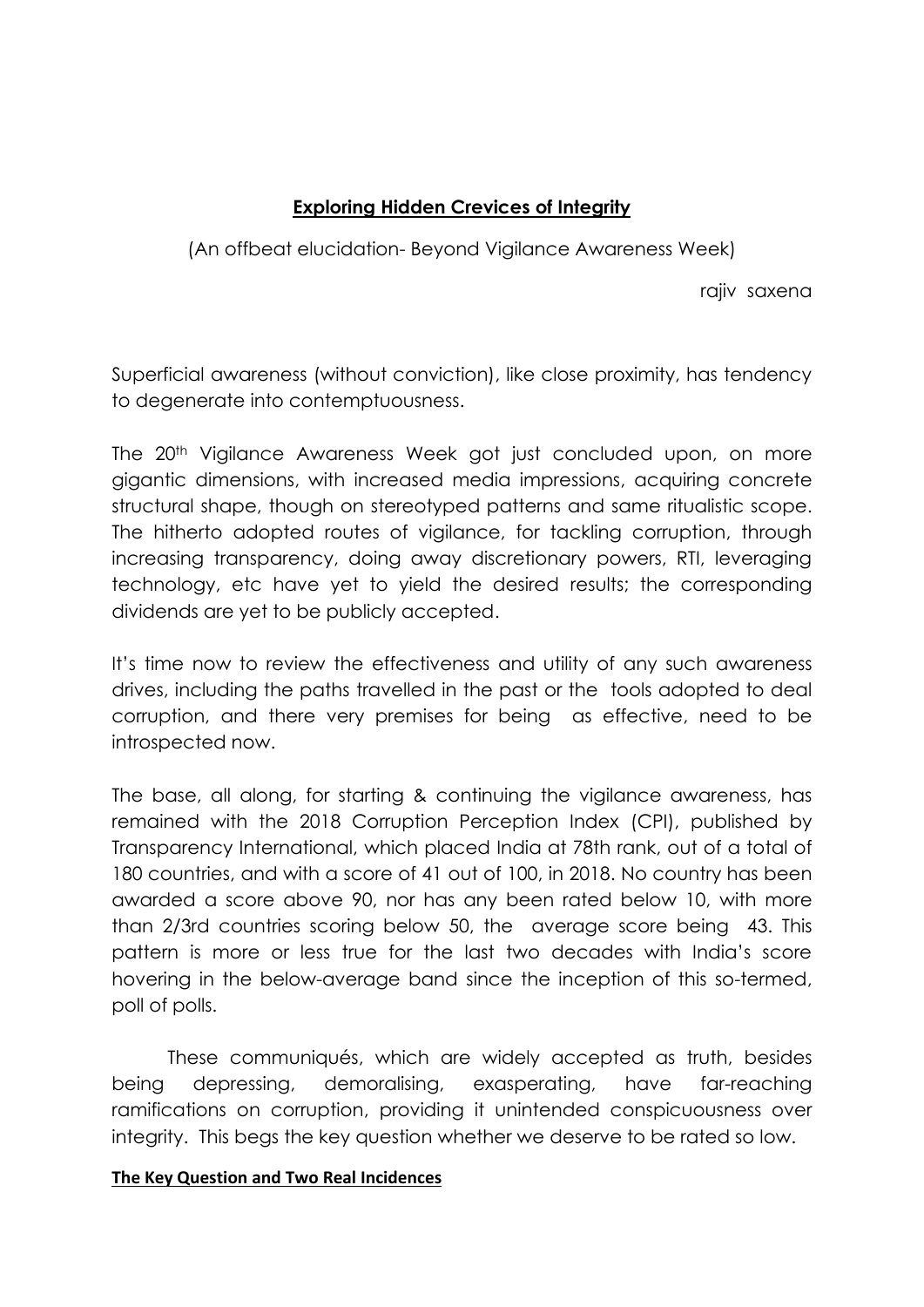Four years back, during Vigilance Awareness Week-2015, in a seminar on the theme of 'Preventive Vigilance as a Tool of Good Governance', about 20 senior students (PU level), from a prestigious English medium school at Bikaner, spoke for about 2 hours. None of the students, uttered any time the words viz *honesty, integrity* or *ethics*- not even on a single occasion. All the speeches and all the communications, during the entire session, were full of perceived instances of bribes, frauds, wrongs, and other ills. Though it was obvious that none of these students had any first-hand experience of corruption, their speeches insinuated that it was omnipresent as air. Their perception about corruption, along with the word itself, was deep-seated and etched upon their hippocampus.

#### **Perceptions could be treacherous. Perceptions are treacherous here.**

Negative perceptions have the tendencies of proving themselves to be self-fulfilling, doomed prophecies.

In an another incidence, during a social gathering last year, while interacting with a senior RBI official from Mumbai, discussions veered around honesty & corruption in his organisation. His confident response was that his organisation was free of this ill. Even in during deep cross examinations he stood his ground, with his whole body language echoing his conviction.

Whatever is, or be the reality, deep down, a soothing caress of happiness spread, pervaded and surrounded and was perceptible all around. At least, there is one man, residing on this land of 3,287,263 square kilometres, who perceives his organisation as honest and spoke out the same confidently.

Irrespective of the role we take, either of a Doubting Thomas or of an Altruistic Trusty, such testimonies , even from a single person, are one the best tools of anti -corruption drives and they would go a long way in fostering intearity.

#### **"Truth draws strength from itself, and not from the number of votes in its favour."**

#### **The Veiled Realities**

All surveys, polls, statistics and even apparent facts, could hide as much truth as they reveal. Every day, every hour, every moment, one could see large number of instances of integrity, all around us- be it a vegetable market, a crowded train or in a hospital. This requires shifting the focus of our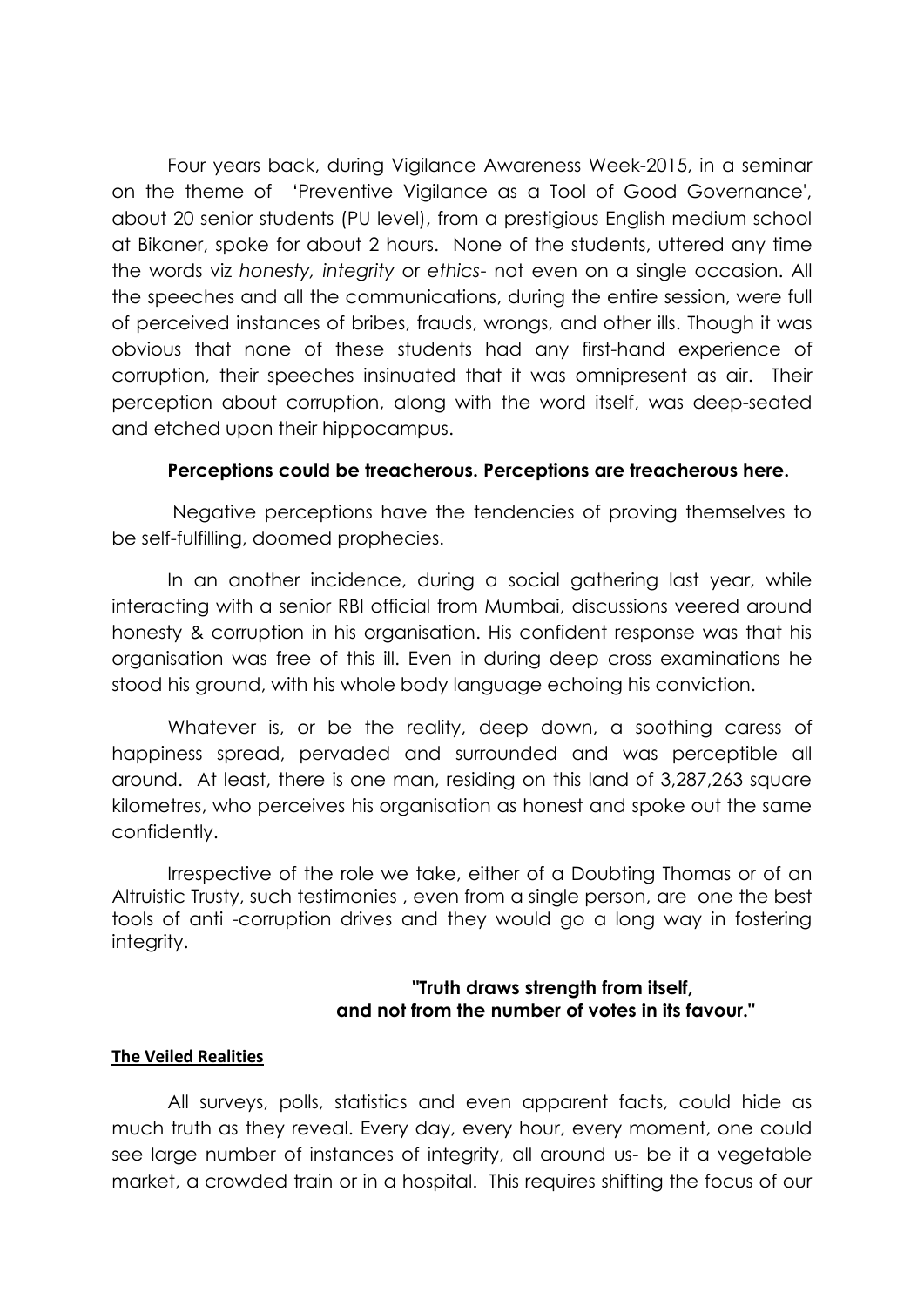eyes to be able to see and tuning of our heart beats to feel the same. We have tutored ourselves and allowed to be tutored long, to become oblivious of these integrities, the scattered honesties and avoiding reality.

This is not just a matter of outlook, but realisation of blind folds and a doctored mindset. India does not need to be so self incriminating and deprecating towards itself.

The existence of high levels of honesty and trust, among mafias, gangsters, thieves, (though for all misplaced goals) can and should never be overlooked. Collusive corruption (the hard nut), surely reflects a pattern of integrity and trust within the corrupts, though the motives are illegal and unacceptable. The fact remains that honesty, integrity, ethics and trust reside in all of us, as otherwise we would not remain human. Maybe honesty is shrouded by the dark smokes created by biased perceptions, incomplete data and even inappropriate approaches adopted in anti-corruption drives. But all this cannot detract from the facts that humans do have the inherent traits of honesty, integrity and trust, many practices them and these values are not to be buried as dead. Attach disproportionately high importance to things such as the CPI, ignore integrity and honesty, and then they wither. Focus on these qualities and encourage people to practise them and they grow. Entire anti-corruption drives and campaigns should be guided by these facts and principles, lest they end up being counter- productive.

The analysis of relevant data of South Western Railway (SWR) for the past two years, leads to interesting findings. More than 3000 vigilance Investigations, have led to disciplinary action only in 500 cases, reflecting that in 16% of the total number of investigations misconduct/corruption was found. Randomness, wide & varied sample basis, and the fact that the cases were dealt by differing investigators, at different periods of time, substantiate the inference on low prevalence of misconduct/corruption among the employees.

The analysis also found that 80% of the complaints were motivated ones, vague or merely an expression or outburst of anger against perceived injustice, with the number of complaints intended to grind one's own axe being more than 50%. The data also pointed out as few as 300 Vigilance complaints are received in a year, in an organisation with an employee strength of 38K . This points out to the contradiction between the reality and the perception. The number of identified employees, in the unpalatable and detested watch lists called Secret List, Agreed List or Suspect lists, also points towards gaps in reality and perceptions. We might be, unknowingly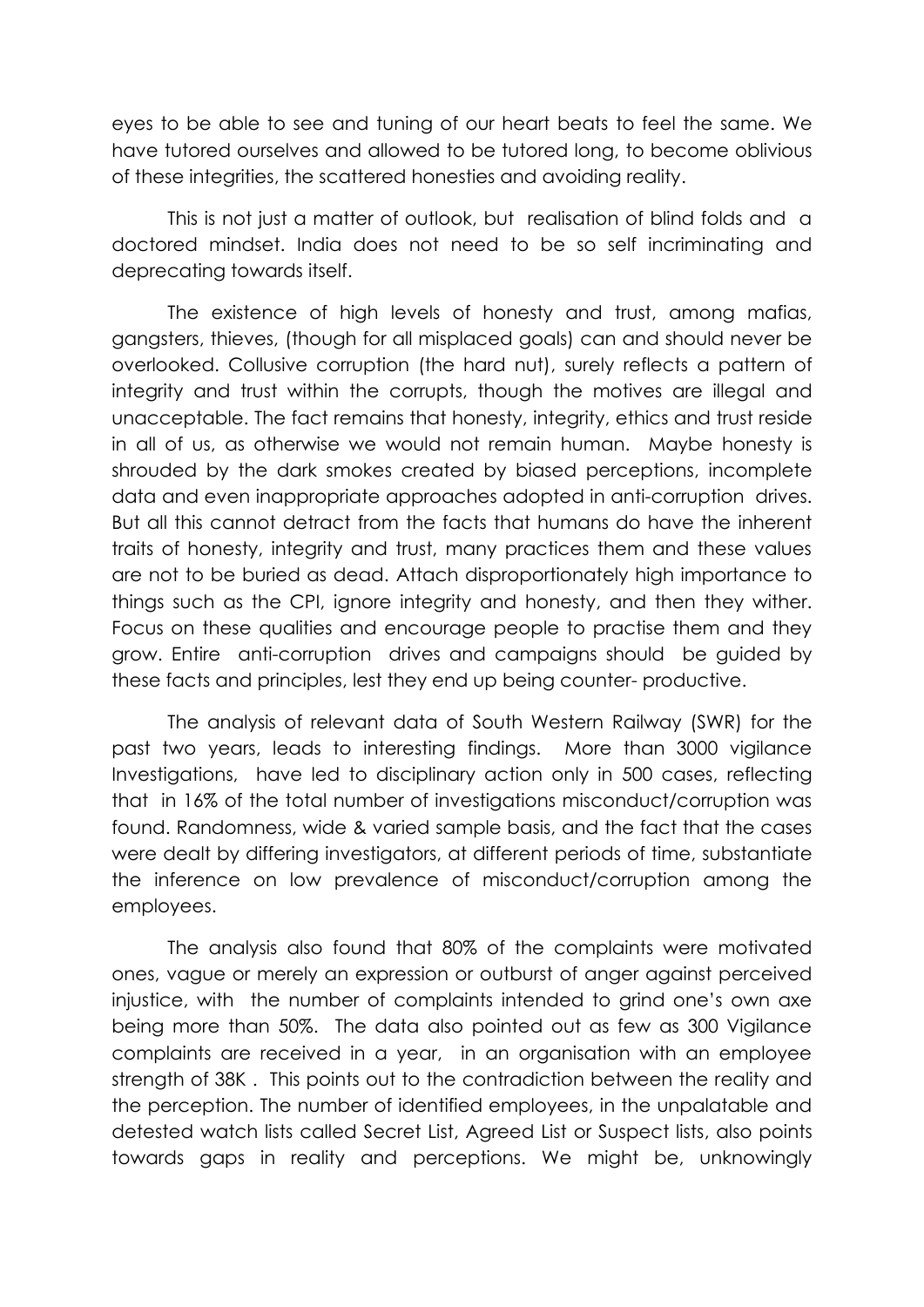demonising corruption, generalising & categorising all employees to monstrous levels thereby blinding the reality.

#### **The Insights**

The real dreary aspect of this self deprecation is the creation of a cynical mindset among the people that unless one pays a bribe, his work would not get done. This causes increase in corruption. The investigations in the past three years into various recruitment frauds have proved the clear existence of such a negative mindset, thereby gullible people across the length and breadth of the country falling prey to fraudsters, whose modusoperandi includes propagation of 'corruption prevalence theory', exploiting such a mindset.

As per the thumb rule of '20:60:20', the integrity of 20% of employees would remain impeccable while another 20% (or 16%) at the other end of the spectrum, rightly be concentrated upon. However, generalising blindly the remaining 60% on the fence is disastrous from policy, strategic & tactical point of view. Such bracketing leads to "chalet hai" as becoming popular phrase, thereby, officially, misdirecting people move from honesty to dishonesty and leaves us with a rank as low as 78 and a score as poor as 41. These further cause misconceptions and wrong decisions, like encouraging complaint culture, with or without basis. Researches show that a complaining culture reduces overall ethic. Without getting bogged down by misperceptions, we need to move ahead with a paradigm shift in our drives and campaigns against corruption, giving due place and importance for positivity and addressing the basic born traits of human beings. At the same time, it would be naive to infer that all is well on integrity front on SWR or IR or in the country. One bad fish spoils the whole lot. Even, 0.0001 % of corruption, is a stigma and dangerous, as corruption is never benign, but a 100% malignant cancer.

The aim of the above insight is, neither to reduce the efforts against corruption nor to deny the reality. The need to curb, decimate, and eliminate corruption is non-negotiable, now, as well as in future. A continuous, everpresent vigil, round the clock and 24/7/366, against this monster of corruption is essential; but with the right approach, the right focus and appropriate tools.

A few of the areas, needing revisit, are:

### **Transparency - No panacea for countering corruption**

It's easy and fashionable to say that transparency is a solution for corruption. However, transparency, per se, cannot combat corruption. It is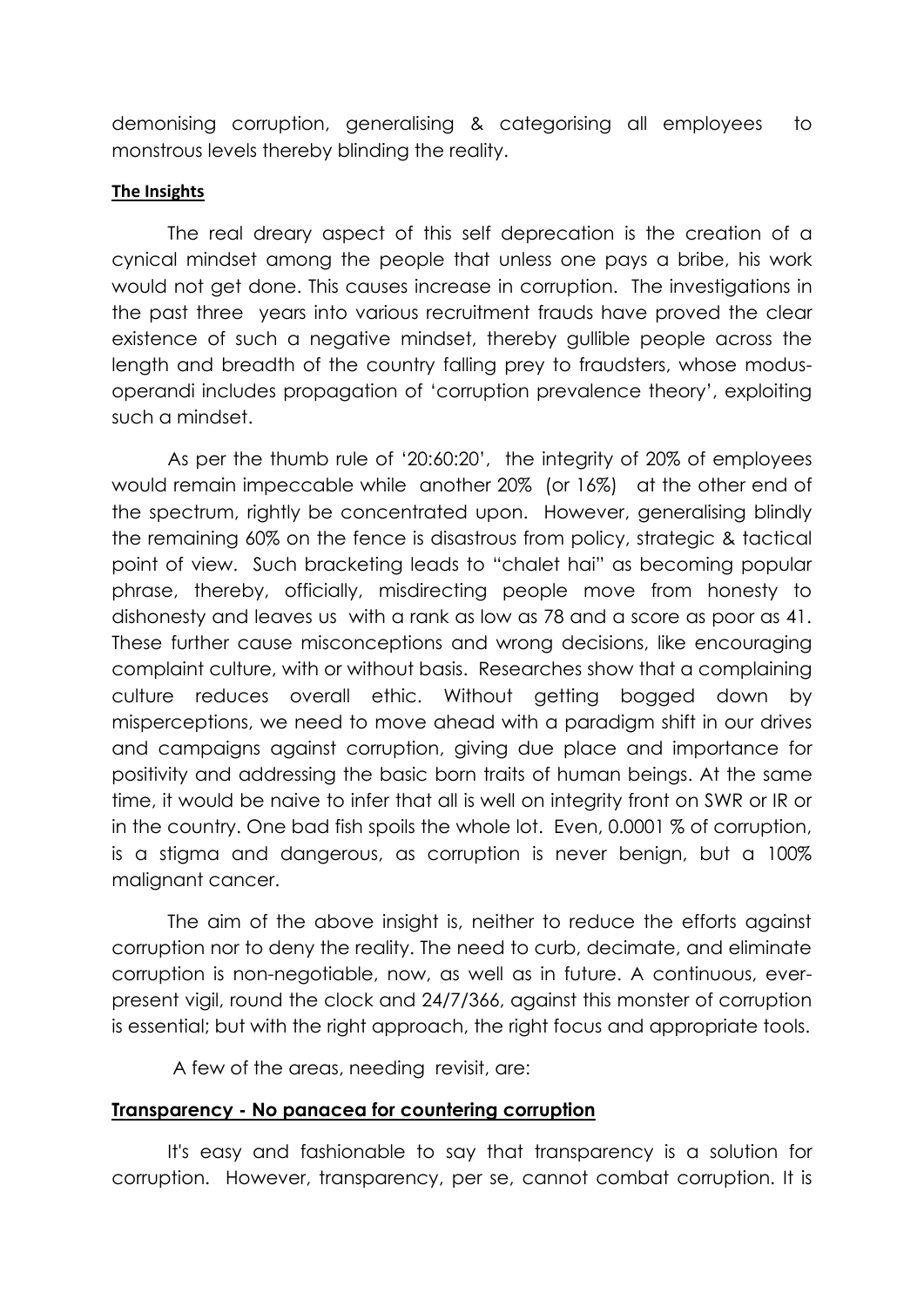often part of the problem rather than the solution. Neither opaqueness nor nakedness is advisable. A rational level of transparency with right type and quantum of information being given to the persons concerned, depending on the subject matter, is only warranted and permitted by the underlying goals.

## **Technology is not a leveller (from corruption perspective)**

The extreme focus on leveraging technology, as one of the greatest vigilance tools, is dangerous and suicidal. One and all have to realise that, at the core, technology favours the powerful and the wealthy; and it is a handy tool for the corrupt. It is the robustness of the processes (designed from vigilance perspectives) adopted for the technology that would help curb corruption and not the technology per se.

## **Understanding & redefining the boundaries of corruption**:

Corruption (in the context of government or an organisation) is widely defined as misuse/abuse of official powers, for personal gains. The Vigilance operates within the boundaries of so-called 'Presence or absence of Vigilance Angle'. They do not have the same boundaries and bandwidth. The idea remains amorphous. The practical interpretation of 'misuse/abuse' has vast variations. The Prevention of Corruption Act has another trimmed interpretation, to categorise and book a person as corrupt.

On the other hand, the way common public perceives, understands and talks of corruption, is all-encompassing, spanning the entire spectrum of wrongs and ills. Anything not right from one's perspective, gets bracketed as corruption, be it differences in views or grievances (perceived or real), or delays or matters of indiscipline, inefficiencies, incompetence, systems designs/defects, loopholes, injustices (perceived or real), bribes, forgery, frauds, crimes, extortions to cultural variations, loose talks, etc. All become subsets of a single word corruption.

In such a scenario, when a problem is large, common sense tells us to break the monstrous problem in to smaller pieces and resolve them accordingly. Thus realisation, to understand the boundaries, by one and all, is essential.

### **The Law of Attraction & the Law of Concentration:**

The Law of Attraction, whether delusional or not, has great potential to be exploited as an anti-corruption strategy. Simply put, the Law of Attraction